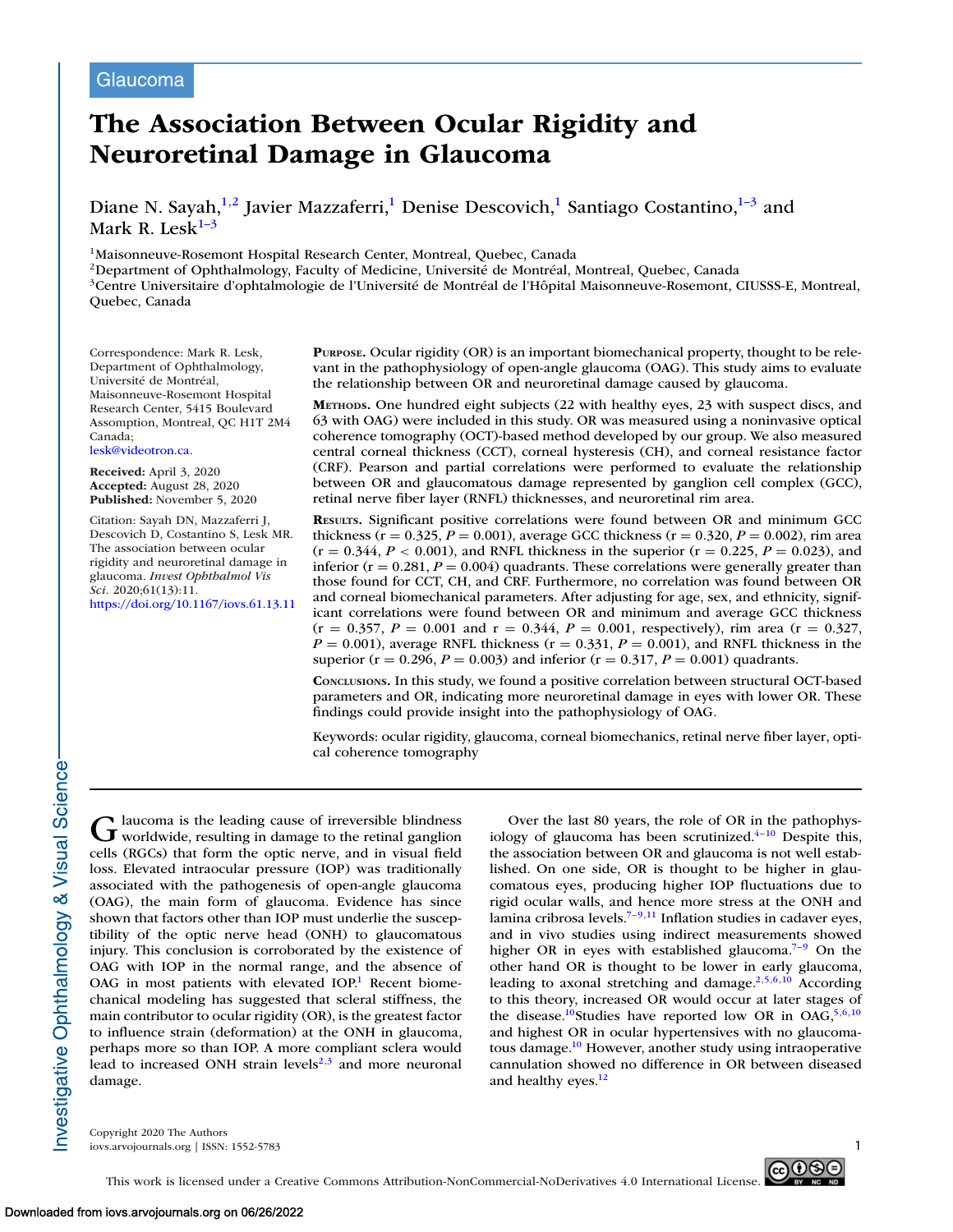Despite limitations owing to the lack of an accurate, noninvasive measurement method, a growing body of evidence, including clinical and experimental studies, as well as computational models, seems to indicate that low OR may be a risk factor for glaucoma due to increased strain at the ONH.<sup>2,3,5,6,10,13</sup> This may further explain why myopia is as a risk factor for glaucoma<sup>14–16</sup> because elongated eyes were shown to have lower OR $^{10,17}$  (Sayah DN, et al. *IOVS* 2016;57:ARVO E-Abstract 3551). Biomechanical studies in monkeys, for example, have also demonstrated a hypercompliant deformation of the lamina cribrosa and peripapillary sclera with early experimental glaucoma[.18–20](#page-6-0) Two in vivo studies reported contradictory results, an increased OR in OAG. They used indirect measurement techniques based on laser interferometry to assess the anterior to posterior expansion of the corneoscleral shell, which is itself dependent on  $OR<sub>1</sub><sup>7,8</sup>$  and they did not account for changes in choroidal volume. Although reports show an increased OR with age,  $4,21,22$  our group previously hypothesized that increased stiffness may be a protective factor for OA[G10](#page-6-0) and that stiffening of the peripapillary sclera could occur as an adaptive mechanism of the eye to elevated IOP.<sup>23</sup> However, this hypothesis remains to be fully assessed.

There is significant evidence that biomechanical properties of the cornea, such as central corneal thickness (CCT), corneal hysteresis (CH), and corneal resistance factor (CRF), are risk factors for glaucoma. $1,24-33$  $1,24-33$  In the Ocular Hypertension Treatment Study, CCT was an important risk factor for progression from ocular hypertension (OHT) to  $OAG<sup>1</sup>$ . The importance of CCT as an independent risk factor and predictor for the development of OAG<sup>1,24</sup> and visual field  $loss^{25}$  was later demonstrated. Similarly, CH was found to be significantly lower in POAG compared with controls. $26-29$  Numerous studies also associated a lower CH with an increased risk of glaucoma progression, $30-33$  with a higher predictive value of glaucoma progression than CCT. $30,31$  The link between corneal biomechanical properties and the optic nerve's susceptibility to glaucomatous damage is not well understood, but it has been postulated that it is via the globe's biomechanical properties.<sup>34</sup> However, the relationship between OR and corneal biomechanical properties remains unclear, with a few studies showing at best a weak correlation<sup>[10,22](#page-6-0)</sup> (Lin SC, et al. *IOVS* 2015;56:ARVO E-Abstract 6137).

A plethora of challenges and confounding factors have made these questions difficult to resolve, $35$  including the ability to quantify OR in living human eyes using a reliable, direct, and noninvasive method. Such a method has only recently become available[.17,](#page-6-0)[36](#page-7-0) It estimates the OR coefficient using Friedenwald's equation, $4$ in which the pulsatile ocular volume change is measured from video-rate OCT imaging coupled with automated choroidal segmentation, and the pulsatile IOP change is measured using Pascal dynamic contour tonometry (DCT).

To test the hypothesis that low OR is correlated with more glaucomatous damage, this study will evaluate the relationship between OR and glaucomatous structural damage such as the ganglion cell complex (GCC) and retinal nerve fiber layer (RNFL) thicknesses. The association between CCT, CH, and CRF, known risk factors for OAG accounting for the biomechanics of the cornea, was also examined in relation to OR, which is a global biomechanical parameter of the eye.

### **METHODS**

This study followed the tenets of the Declaration of Helsinki and was approved by the Maisonneuve-Rosemont Hospital (HMR) institutional review board. Informed consent was obtained from all participants prior to testing.

Adult subjects with suspect discs or primary OAG were recruited from the HMR Ophthalmology Glaucoma Clinic. Healthy volunteers were recruited from older subjects consulting in the HMR Ophthalmology clinic for disorders such as blepharitis, which are not thought to be related to altered OR. Recruitment was carried out sequentially and directly by the research team from patients consulting in the clinic. A complete ocular examination was performed for all participants. Normal subjects had IOP less than 21 mm Hg under no pharmacologic treatment, normal optic nerve appearance on fundus examination, normal visual fields, and no other ocular disease. Subjects with suspect discs had increased cup-to-disc ratio or asymmetry of optic nerve appearance, with no detectable functional or structural damage. IOP in this group could be within normal range or elevated, and if there was a history of elevated IOP, could be treated with topical IOP-lowering agents. Subjects with OAG had open (nonoccludable) angles on gonioscopy, a glaucomatous optic nerve appearance, as well as repeatable structural and/or functional findings with optical coherence tomography (OCT) imaging and/or Humphrey visual field (VF; Zeiss Humphrey Systems, Dublin, CA, USA) testing (SITA standard threshold 24–2 strategy). Preperimetric glaucoma patients with confirmed neuroretinal damage were included in the glaucoma group. Participants were required to have clear media, steady fixation, and the ability to fixate a target light with the study or contralateral eye. Patients with a previous history of intraocular surgery (except cataract extraction) including trabeculectomy, tube shunt, and refractive surgery were excluded. Other exclusion criteria included secondary glaucoma, nonglaucomatous optic neuropathy, any retinopathy, and documented systemic collagen disease, as well as concomitant pathologies, which could affect the visual field. Subjects with diabetes mellitus (DM) were also excluded from the study because DM could have an effect on OR. Although not corroborated in clinical studies in which OR was measured in vivo,  $2^{2,37}$  $2^{2,37}$  $2^{2,37}$  DM was shown to increase and accelerate scleral stiffening with age in inflation studies<sup>38</sup> owing to the accumulation of advanced glycation endproduct cross-links of collagen in various tissues of the eye[.39,40](#page-7-0)

OR was measured using a noninvasive method involving video-rate OCT imaging and Pascal DCT.<sup>17,[36](#page-7-0)</sup> This method is based on Friedenwald's equation,  $4,36$  $4,36$  which permits the OR coefficient to be estimated as the following pressure-volume relationship:

$$
ln \frac{IOP}{IOP_0} = OR \times (V - V_0).
$$

The OR coefficient thus obtained is a single value for the overall OR of the corneoscleral shell.

Through dynamic OCT imaging (Spectralis SD-OCT; Heidelberg Engineering GmbH, Heidelberg, Germany) with enhanced depth imaging coupled with automated choroidal segmentation, we obtain a direct measurement of the volume of blood pumped into the choroid with each heartbeat—the pulsatile ocular volume change ( $\Delta V$ , or  $V - V_0$ ). The method is described in detail in our previous articles.<sup>17,[36](#page-7-0)</sup> Briefly, the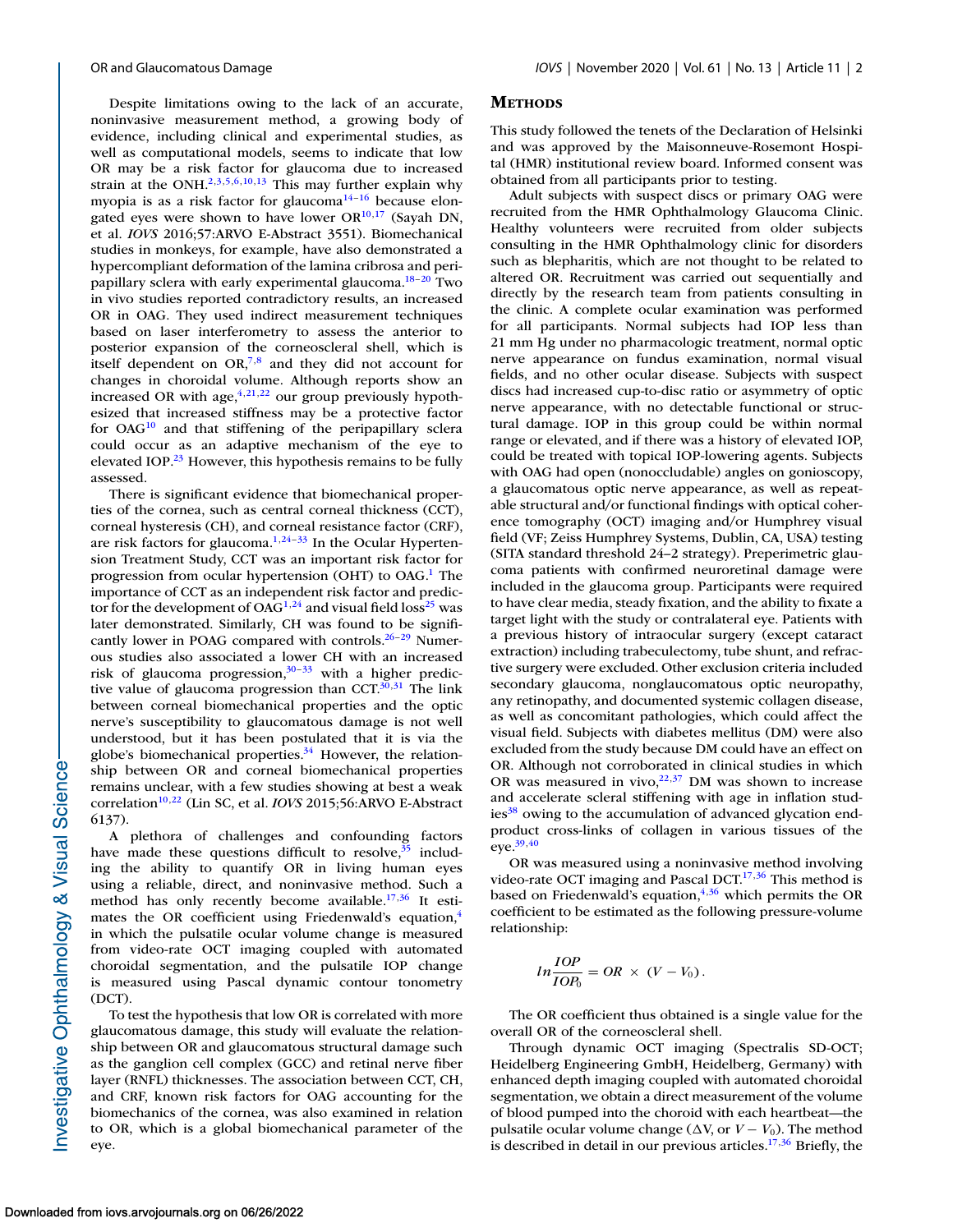<span id="page-2-0"></span>choroidal segmentation algorithm is based on graph theory using an edge-probability weighting scheme that enables the precise detection of the choroid's boundaries, and has been shown to be more robust in detecting the choroid-sclera interface compared with existing algorithms.<sup>17,[41](#page-7-0)</sup> It measures the choroidal thickness change  $(\Delta CT)$  associated with the cardiac cycle through the time-series. To ensure that CT fluctuations in the time-series are owing to the pulsatile blood flow, high-frequency components from the spectral analysis must coincide with the first and second harmonics of the heart rate frequency, which was measured simultaneously using an oximeter.

Considering that the choroid represents approximately 90% of the blood flow in the eye,<sup>42</sup>  $\Delta V$  can be estimated from the measured  $\Delta$ CT. The  $\Delta$ V is calculated according to the following equation:  $\Delta V = (\pi/2)(AL_{adj} + CT)^2 \Delta CT$ , where *ALadj* is the ocular axial length (AL) measured using the IOL Master 500 (Carl Zeiss Meditec AG, Dublin, CA, USA) and adjusted for the anterior chamber depth. $36$  The pulsatile pressure change was measured using the Pascal DCT (Ziemer Ophthalmic Systems AG, Port, Switzerland). This tonometer provides an IOP reading corresponding to the diastolic IOP, as well as the ocular pulse amplitude, which is the change in IOP between the systole and diastole. This noninvasive methodology has been previously validated and was also shown to have good repeatability. $36$ 

Structural OCT-based parameters such as GCC, RNFL thicknesses, and neuroretinal rim area were acquired using the Cirrus 5000 OCT (Carl Zeiss Meditec AG). These parameters characterize and quantify the retinal layers that contain neuronal structures that form the optic nerve. The GCC corresponds to the ganglion cell layer and inner plexiform layer thicknesses combined. These structural parameters can be presented as average, minimum, and sectoral thicknesses. The neuroretinal rim area, average and minimum GCC thicknesses, average RNFL thickness, and RNFL thickness in the superior, temporal, and inferior quadrants were considered.

Additional measurements were acquired including IOP by Goldmann applanation (GAT-IOP), CCT using optical pachymetry, and CH and CRF using the Ocular Response Analyzer (ORA; Reichert Technologies, Depew, NY, USA).<sup>43</sup> The ORA measures CH and CRF by analyzing the deformation of the cornea in response to a rapid air jet pulse. $43$ CH represents the cornea's ability to absorb and dissipate energy, and is defined as the difference between P1 and P2, the inward and outward applanation pressures, respectively. CRF provides information about the elastic properties of corneal tissue or their resistance to stress, and is defined as P1-kP2 where k is a constant derived empirically from CCT.<sup>44</sup> ORA measurements were repeated at least twice and up to four times if the waveform score was below 6.0, in which case the acquisition with the highest waveform score was considered. Maximum historic IOP (Tmax) and glaucoma medications were also recorded for each participant.

Statistical analyses were performed using SPSS statistical software version 23 (IBM Inc., Armonk, NY, USA). Descriptive statistical analysis of baseline demographics was carried out and presented as the mean  $\pm$  SD. The normality of data were verified with the Kolmogorov-Smirnov test. Correlations between neuroretinal damage and OR in all eyes were assessed and compared with correlations obtained between neuroretinal damage and known risk factors such as CCT, CH, CRF, and Tmax. The correlation between OR itself and corneal biomechanical parameters were also assessed. Partial correlations were calculated to adjust for potential

**TABLE 1.** Baseline Characteristics of Participants

| Age $(y)$                                | $65 \pm 11$       |
|------------------------------------------|-------------------|
| $AL$ (mm)                                | $24.35 \pm 1.36$  |
| GAT-IOP (mm Hg)                          | $17 \pm 5$        |
| DCT-IOP (mm Hg)                          | $18.8 \pm 4.2$    |
| Ocular pulse amplitude (mm Hg)           | $3.2 \pm 1.2$     |
| Tmax (mm Hg)                             | $22 + 6$          |
| $CCT$ ( $\mu$ m)                         | $534 \pm 40$      |
| CH (mm Hg)                               | $8.9 \pm 2.0$     |
| $CRF$ (mm $Hg$ )                         | $9.5 \pm 1.9$     |
| OR $(\mu L^{-1})$                        | $0.026 \pm 0.013$ |
| Neuroretinal rim area (mm <sup>2</sup> ) | $0.99 \pm 0.28$   |
| Minimum GCC thickness (µm)               | $67 \pm 11$       |
| Average GCC thickness (µm)               | $72 \pm 9$        |
| Average RNFL thickness (µm)              | $79 \pm 12$       |
| Superior quadrant RNFL thickness (µm)    | $95 \pm 18$       |
| Temporal quadrant RNFL thickness (µm)    | $58 \pm 12$       |
| Inferior quadrant RNFL thickness (um)    | $98 \pm 20$       |
| Glaucoma medications                     |                   |
| Number of treated subjects               | 59                |
| Number of medications per subject        | $1.2 \pm 1.4$     |
| Prostaglandin analog                     | 51                |
| Beta-adrenergic antagonist               | 40                |
| Alpha 2-adrenergic agonist               | 6                 |
| Carbonic anhydrase inhibitor             | 28                |
| Cholinergic agonist                      | $\overline{2}$    |
|                                          |                   |

Data are presented as the mean  $\pm$  SD. GAT-IOP, IOP measured by Goldmann applanation tonometry; DCT-IOP, IOP measured using Pascal dynamic contour tonometry; Tmax, maximum historical IOP.

covariates. Depending on data normality, the Pearson correlation coefficient or Spearman rank correlation coefficient was used to investigate correlations between OR and the other variables. A sensitivity analysis was carried out to verify the impact of the assumptions of normality on the results. If the results were robust to both statistical methods, the Pearson correlation coefficient was reported. Student's *t*-test or the Mann-Whitney *U* test was used to compare the effect of topical hypotensive medications on OR between the users and nonusers for each drug. For all statistical tests, a *P* value inferior to 0.05 was considered significant.

### **RESULTS**

One hundred eight subjects (22 with healthy eyes, 23 with suspect discs, and 63 with early to advanced OAG) were recruited. One eye per subject was included in the study; 57 (53%) were right eyes. Of the 108 participants, 59 (55%) were female, 91 (84%) were Caucasian, 10 (9%) were from African origins, 4 (4%) were Hispanic, and 3 (3%) were from another ethnic origin. A description of their baseline characteristics is presented in Table 1. In the OAG group, the average visual field mean defect was −2.51 ± 4.44 dB. Correlations between OR, CCT, CH, CRF, and Tmax, and OCT measurements of structural glaucomatous damage are shown in [Table 2.](#page-3-0) Significant positive correlations were found between OR and the minimum and average GCC thicknesses ( $r = 0.325$ ,  $P = 0.001$  and  $r = 0.320$ ,  $P = 0.002$ , respectively). Direct correlations were also found between OR and rim area  $(r = 0.344, P < 0.001)$ , as well as OR and the RNFL thickness in the superior and inferior quadrant (r = 0.225,  $P = 0.023$  and r = 0.281,  $P = 0.004$ , respectively). These correlations were generally greater than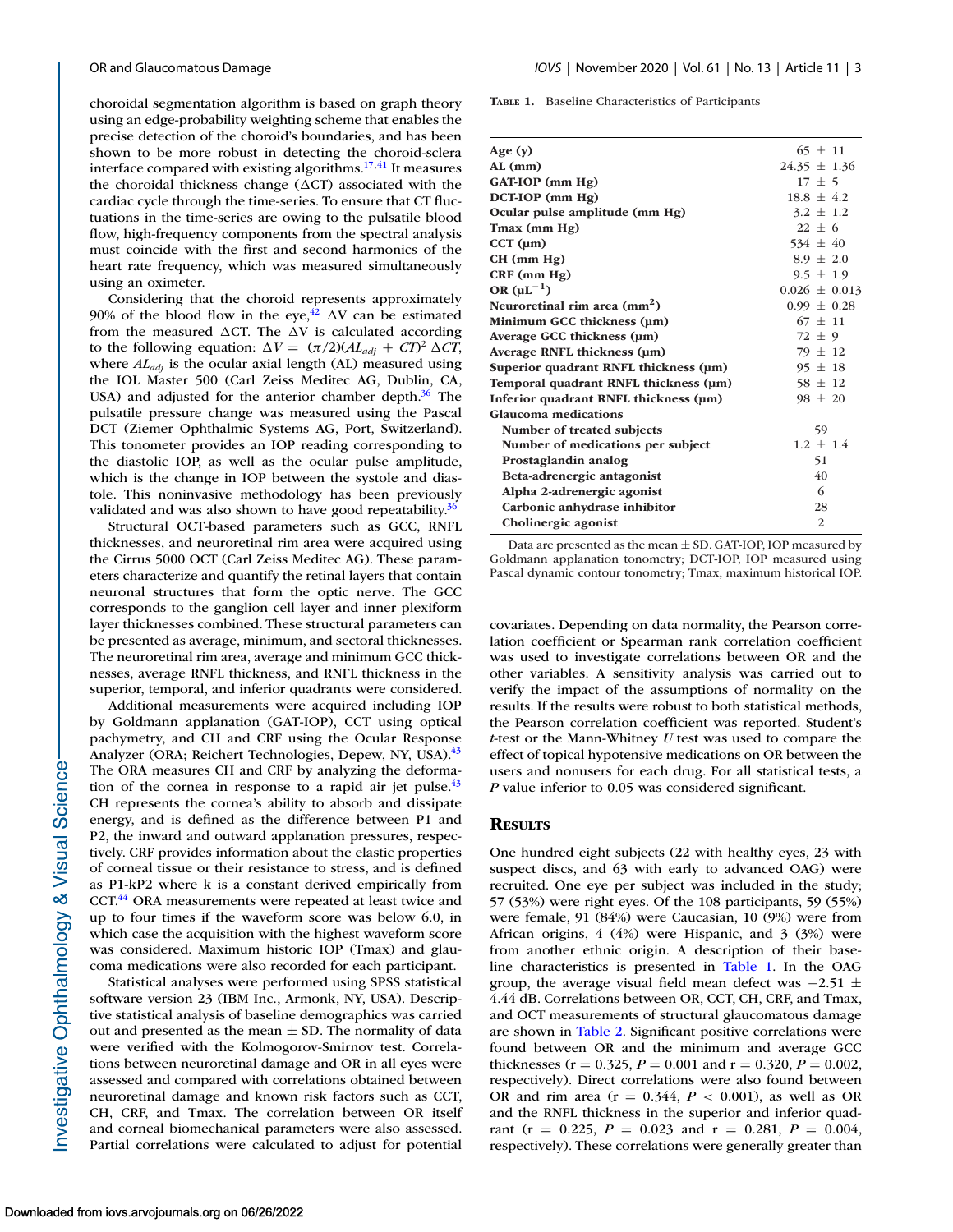<span id="page-3-0"></span>**TABLE 2.** Comparison of the Association Between Parameters of Structural Damage in Glaucoma and OR, as well as With Other Known Risk Factors. Pearson Correlation Coefficients and Significance Values are Shown (in bold, if *P* < 0.05)

|                                         | <b>OR</b>        | <b>CCT</b>   | CН           | <b>CRF</b>      | Tmax              |
|-----------------------------------------|------------------|--------------|--------------|-----------------|-------------------|
| Rim area                                | $0.344$ (<0.001) | 0.227(0.027) | 0.291(0.005) | 0.226(0.031)    | $-0.228(0.034)$   |
| <b>Minimum GCC thickness</b>            | 0.325(0.001)     | 0.160(0.145) | 0.265(0.018) | 0.168(0.136)    | $-0.504$ (<0.001) |
| <b>Average GCC thickness</b>            | 0.320(0.002)     | 0.116(0.291) | 0.167(0.139) | 0.053(0.638)    | $-0.399$ (<0.001) |
| <b>Average RNFL thickness</b>           | 0.266(0.005)     | 0.206(0.043) | 0.159(0.125) | 0.115(0.269)    | $-0.387$ (<0.001) |
| Superior quadrant RNFL thickness        | 0.225(0.023)     | 0.069(0.512) | 0.048(0.657) | $-0.066(0.541)$ | $-0.298(0.006)$   |
| <b>Temporal quadrant RNFL thickness</b> | 0.105(0.292)     | 0.226(0.030) | 0.147(0.171) | 0.204(0.057)    | $-0.242(0.026)$   |
| <b>Inferior quadrant RNFL thickness</b> | 0.281(0.004)     | 0.150(0.154) | 0.189(0.077) | 0.096(0.375)    | $-0.478$ (<0.001) |



**FIGURE.** Scatter plots showing significant correlations between OR coefficients and the (A) neuroretinal rim area ( $r = 0.344$ ,  $P < 0.001$ ; rim area = 0.8 + 7.43\*OR); (**B**) minimum GCC thickness (r = 0.325, *P* = 0.001; GCC = 59.96 + 284\*OR); (**C**) average RNFL thickness (r = 0.266,  $P = 0.005$ ; average RNFL = 72.58 + 244\*OR); and (**D**) RNFL thickness in the inferior quadrant ( $r = 0.281$ ,  $P = 0.004$ ; inferior quadrant RNFL  $= 85.86 + 467$ <sup>\*</sup>OR).

those found for CH, CRF, and CCT, albeit usually lower than those found for Tmax. To illustrate the association between OR and some of these parameters, the Figure displays the scatter plots for OR and the rim area, the minimum GCC thickness, the average RNFL thickness, and the RNFL thickness in the inferior quadrant. After adjusting for age, sex, and ethnicity, Pearson correlation coefficients between OR and each OCT-based parameter are shown in [Table 3.](#page-4-0) Rim area was also adjusted for disc area. Significant correlations were found between OR and minimum and average GCC thickness ( $r = 0.357$ ,  $P = 0.001$  and  $r = 0.344$ ,  $P = 0.001$ , respectively), rim area ( $r = 0.327$ ,  $P = 0.001$ ), average RNFL thickness ( $r = 0.331$ ,  $P = 0.001$ ), and RNFL thickness in the superior ( $r = 0.296$ ,  $P = 0.003$ ) and inferior ( $r = 0.317$ ,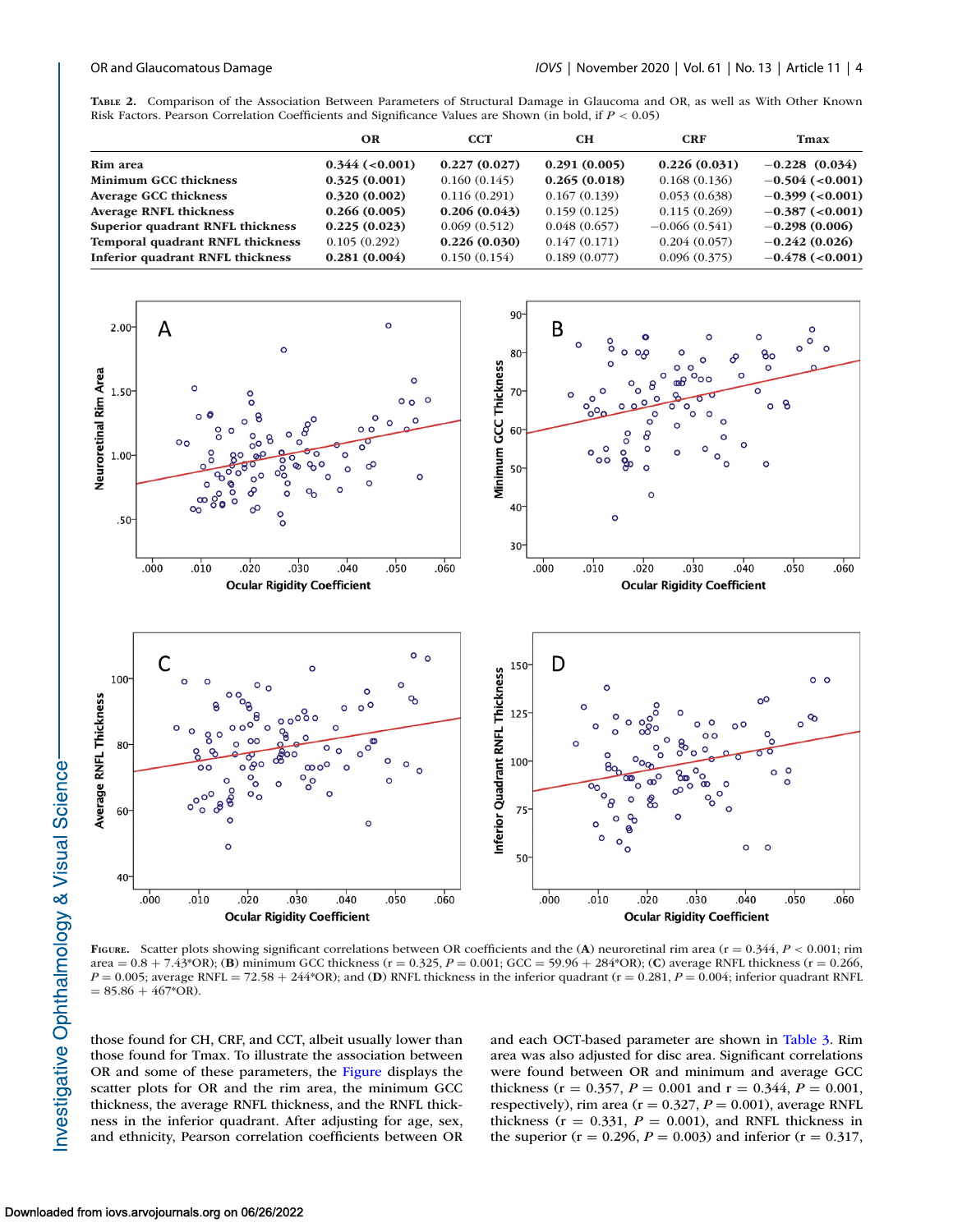<span id="page-4-0"></span>**TABLE 3.** Partial Correlation Between OR, Rim Area, GCC, and RNFL Thicknesses in the Superior, Temporal, and Inferior Quadrants. Pearson Correlation Coefficients Adjusted for Age, Sex, and Ethnicity (and Disc Area for the Correlation With the Rim Area) and Significance Values are Shown (in bold, if *P* < 0.05)

| <b>Correlation with OR</b> |
|----------------------------|
| 0.327(0.001)               |
| 0.357(0.001)               |
| 0.344(0.001)               |
| 0.331(0.001)               |
| 0.296(0.003)               |
| 0.108(0.288)               |
| 0.317(0.001)               |
|                            |

 $P = 0.001$ ) quadrants. Because OR is correlated with AL, we also looked at the correlation between neuroretinal damage and AL in our cohort. Although AL was negatively correlated with the minimum GCC and average RNFL thicknesses  $(r = -0.263, P = 0.011$  and  $r = -0.203, P = 0.035$ , respectively) for example, controlling for AL as a covariate in addition to age, sex, and ethnicity, still yielded significant correlations between OR and the same parameters of neuroretinal damage ( $r = 0.266$ ,  $P = 0.012$  and  $r = 0.259$ ,  $P = 0.008$ , respectively).

The correlation between OR and the corneal biomechanical parameters is presented in Table 4. No multicollinearity was found among all variables. CH and CRF were positively correlated with each other  $(r = 0.663, P < 0.001)$ , as well as with CCT ( $r = 0.476$ ,  $P < 0.001$  and  $r = 0.592$ ,  $P < 0.001$ , respectively). No significant correlations were found between OR and CH ( $r = 0.190$ ,  $P = 0.066$ ), CRF  $(r = 0.133, P = 0.203)$ , and CCT  $(r = 0.081, P = 0.433)$  in our cohort. After adjustment for covariates such as age, sex, ethnicity, GAT-IOP, and CCT, correlations between OR and corneal biomechanical parameters remained nonsignificant. Similarly, in subjects with OAG, no association was found between OR and CH, CRF, and CCT ( $r = 0.132$ ,  $P = 0.322$ ;  $r = 0.130, P = 0.329$ ; and  $r = 0.035, P = 0.786$ , respectively), even after adjusting for age, sex, ethnicity, GAT-IOP, and CCT (r = 0.126, *P* = 0.370; r = 0.197, *P* = 0.157; and r = −0.050,  $P = 0.720$ , respectively).

# **DISCUSSION**

In this study, we found modest but positive correlations between OR and structural OCT-based parameters. This suggests that neuroretinal damage due to glaucoma, reflected by a thinner GCC or RNFL, is associated with less rigid eyes. Given the multifactorial nature of glaucoma, the modest correlations between OR and neuroretinal damage are expected. To further assess their relationship and interpret the findings adequately, correlations between OR and other risk factors for glaucoma, namely corneal biomechanical factors and Tmax, were computed. Comparison of the correlations and *P* values further affirm our findings and the strength of the evidence that exists in our sample for the association between OR and structural parameters of neuroretinal damage.

The strength of the correlations obtained with OR are comparable to or greater than the ones obtained with CCT, CH, and CRF, parameters that have been extensively investigated and are recognized as important risk factors for the development and progression of glaucoma.<sup>1,24,25,[30–33,45](#page-7-0)</sup> Various studies have found associations between these parameters and optic nerve parameters, including rim area.<sup>27,31,34,46-51</sup> More specifically, Jonas et al.<sup>51</sup> found a significant correlation between CCT and the neuroretinal rim area ( $r = 0.13$ ,  $P < 0.001$ ) as measured from stereo optic disc slides in a cohort regrouping normal, OAG, and OHT eyes. Park et al. $49$  showed that low CCT, CH, and CRF were associated with a smaller rim area  $(r = 0.256,$  $P = 0.012$ ;  $r = 0.347$ ,  $P = 0.001$ ; and  $r = 0.227$ ,  $P = 0.027$ , respectively), as measured using the HRT (Heidelberg Retina Tomograph), in eyes with normotensive glaucoma (NTG) but not in normal eyes. After adjusting for covariates, only the association between CH and the rim area remained significant ( $P = 0.012$ ). Wu et al.<sup>50</sup> showed an association between CCT and rim area in the POAG group, but not in the normal group, or both groups combined. Correspondingly, in our cohort, we found a positive correlation between CCT, CH, and CRF and the rim area. Limited evidence of a relationship between corneal biomechanical parameters and RNFL has been shown in the literature.<sup>49,52–54</sup> Park et al.<sup>49</sup> report no significant association between CCT, CH, or CRF with the mean RNFL thickness, although after adjustment, CH and RNFL were directly associated  $(8 = 0.013, P = 0.043)$  in NTG patients. In studies measuring RNFL using OCT, no association was found between CH and CRF, and RNFL thickness in suspect or confirmed OAG, as well as in healthy myopic eyes,  $52,53$  except for one study in which the relationship between CH and RNFL thickness was significant ( $\beta = 0.2$ ,  $P = 0.001$ ) in OAG.<sup>54</sup> The results of our study did not find a significant correlation between the average RNFL thickness and CH or CRF, but did find a correlation with CCT, as shown in [Table 2.](#page-3-0)

Considering that elevated IOP leads to glaucomatous damage, an inverse correlation exists between Tmax and the thickness of the structural parameters, whereas a direct correlation is found with CCT, CH, and CRF, considering that their values are lower in glaucomatous eyes compared with controls. $26-29$  Subjective assessment of our correlations suggests better correlations between OR and OCT parameters than between CCT, CH, or CRF and the same parameters as seen in [Table 2,](#page-3-0) although we did not test this statistically. Comparison between the correlations of OR with neuroretinal damage parameters, as well as the correlations of CCT, CH, and CRF with neuroretinal damage parameters, implies that OR is at least as important as these widely recognized corneal biomechanical parameters for glaucoma. OR is correlated with AL because elongated eyes undergo scleral changes and are known to have a thinner sclera and lower

**TABLE 4.** Relationship Between OR and Corneal Biomechanical Parameters. Pearson Correlation Coefficients and Significance Values are Shown (in bold, if  $P < 0.05$ )

|            | <b>Pearson Correlation Coefficient</b> | <b>Covariates</b>                 | <b>Adjusted Pearson Correlation Coefficient</b> |
|------------|----------------------------------------|-----------------------------------|-------------------------------------------------|
| OR and CCT | 0.081(0.433)                           | Age, sex, ethnicity, GAT-IOP, CRF | 0.059(0.591)                                    |
| OR and CH  | 0.190(0.066)                           | Age, sex, ethnicity, GAT-IOP, CCT | 0.034(0.759)                                    |
| OR and CRF | 0.133(0.203)                           | Age, sex, ethnicity, GAT-IOP, CCT | 0.108(0.327)                                    |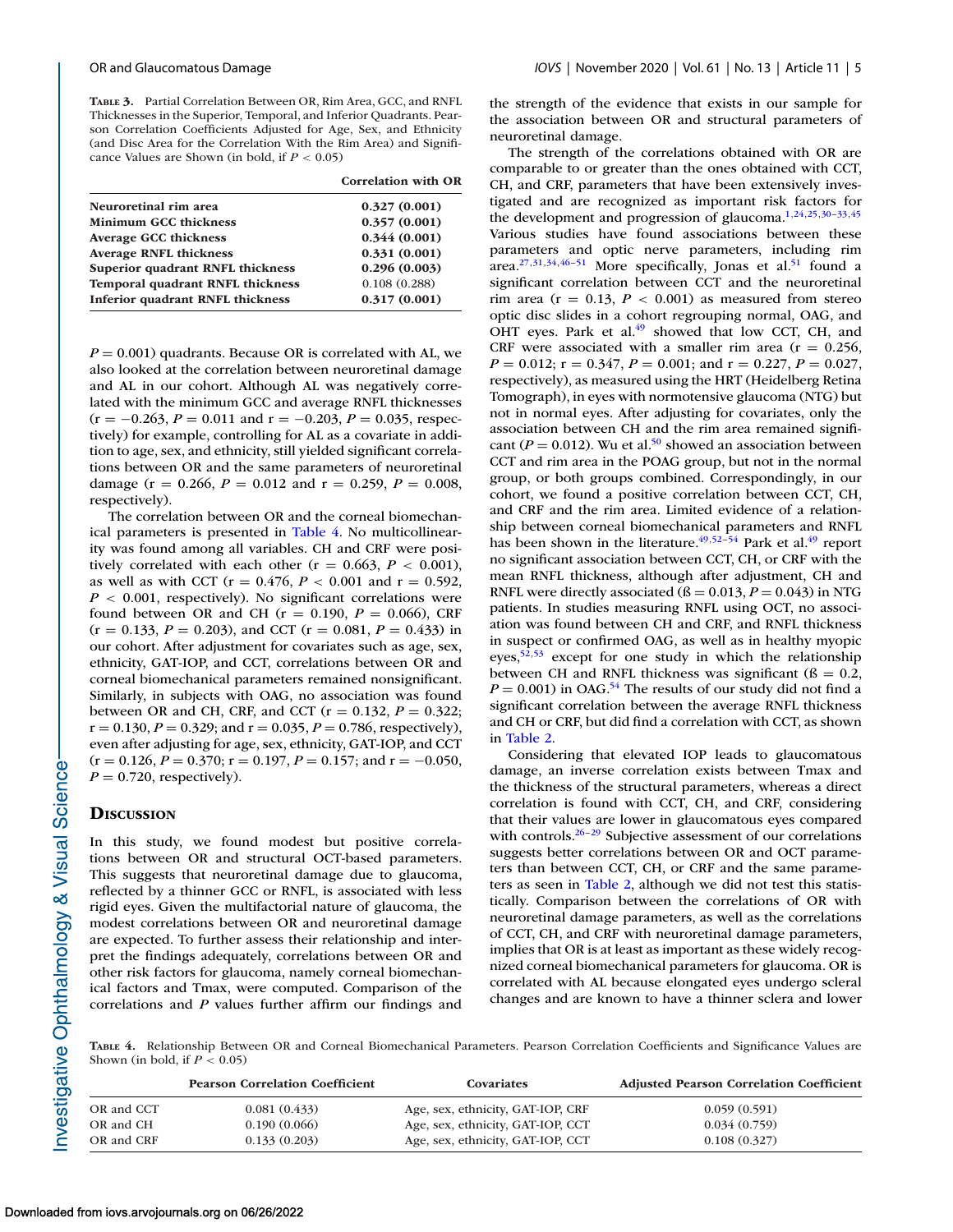OR[.10,](#page-6-0)[55–57](#page-7-0) The correlations between OR and neuroretinal damage are thus weaker, as expected, although still significant, when controlling for AL because of the correlation between OR and AL.

Furthermore, OR and corneal biomechanical properties were not found to be correlated in this study. These results demonstrate that corneal biomechanical factors do not appear to be a surrogate for OR. This is corroborated by similar findings from a previous study showing no significant correlation between CCT and OR obtained invasively  $(r = 0.22, P = 0.12).^{22}$  $(r = 0.22, P = 0.12).^{22}$  $(r = 0.22, P = 0.12).^{22}$  Another study investigating the link between OR and acute IOP elevation following intravitreal injections also found IOP spikes to be strongly correlated with OR, whereas they were not significantly associated with CCT, CH, and CRF.<sup>58</sup> It is speculated that corneal biomechanical parameters could reflect glaucoma susceptibility in a given eye through similar properties of the extracellular matrix of the cornea, lamina cribrosa, and peripapillary sclera. In other words, this would mean that an eye with a more deformable cornea, or low CH, CRF, and CCT, may also be more vulnerable to IOP-induced ONH damage. Several experiments were carried out to better understand the link between CH, CRF, and CCT and posterior structures of the eye in glaucoma. However, the relationship between the biomechanics of the cornea and those of the globe remains unclear. Our study further indicates that the link between corneal and global biomechanical properties is indeed limited, suggesting that OR and corneal biomechanical parameters are not redundant parameters. This finding is important in improving our understanding of the biomechanics of the front and back of the eye. In research or clinical settings this could also mean that the measurement of OR, in addition to CCT, CH, or CRF, may provide useful information pertaining to OAG.

In our study population, which includes healthy eyes and others over the glaucoma spectrum, there was a correlation between rim area and OR that was similar to that obtained with Tmax. This could be further verified by assessing the strength of correlations between OR and Bruch's membrane opening-minimum rim width in future studies, as this parameter was found to have improved diagnostic capacity for early glaucoma.<sup>59</sup> However, correlations with GCC and RNFL parameters were lower (although often significant) for OR than for Tmax. These parameters are usually considered to be affected earlier in glaucoma than rim area. Further studies will be required to confirm and clarify the cause of this observation.

Unlike the recorded Tmax, which is most commonly the initial untreated IOP, OR evolves over the course of the disease, and this evolution may impact the strength of our correlations. If low OR contributes to the initiation of glaucomatous damage but subsequently the sclera becomes more rigid during the course of the disease and with aging,  $4,5,9,10,21,22$  correlations would be hard to observe except in the earliest glaucoma patients. In this study we attempted to include only relatively early glaucoma patients as evidenced by the OCT parameters shown in [Table 1,](#page-2-0) but in general we recruited few patients  $(n = 9)$  with visual field mean defect worse than  $-6$  dB. Since approximately half of the ONH axons are damaged before the standard visual field is affected, it is possible that stronger correlations between OCT parameters and OR would have been found if recruitment in the glaucoma group had been limited to patients with even earlier damage. Comparatively, Tmax may reflect the highest stress

imposed on the ONH during the disease history. $60$  It often does not change during the course of the disease but if it does it is because it *increases*. Such episodic increases are often associated with progression, further strengthening the correlation between Tmax and parameters of damage.

Some reports suggest topical hypotensive medications may have an effect on ocular biomechanics. Prostaglandin analogs (PGAs) have been shown to induce changes in metalloproteinase activity and collagen metabolism.<sup>61</sup> More specifically, PGAs were shown to alter CH, CRF, and CCT. $62-65$ They were also shown to increase the permeability of the sclera and to reduce its collagen content. $66,67$  However, their effect on scleral stiffness and OR remains unknown, and may not be equivalent between the anterior and posterior sclera given its topical administration. In our cohort, no difference was found in OR values ( $P = 0.311$ ) between the 51 patients treated with a PGA (OR  $= 0.025$ )  $\pm$  0.012  $\mu$ L<sup>-1</sup>) and the other 57 patients (OR = 0.027  $±$  0.013  $\mu$ L<sup>-1</sup>). Similarly, earlier reports also indicate that treatment with timolol maleate (0.25%) or miotics could lead to increased OR in confirmed glaucoma cases, bringing OR values closer to those of normal eyes.<sup>6</sup> In our cohort, 40 subjects were treated with a β-adrenergic antagonist agent and only two with pilocarpine, six with α2-adrenergic agonists, and 28 with carbonic anhydrase inhibitors. There were no differences in OR between users and nonusers of each type of medication ( $P = 0.112$ ;  $P$  $= 0.972$ ;  $P = 0.979$ ;  $P = 0.416$ ), respectively. These findings suggest that the use of topical hypotensive medications does not seem to be a confounding factor for OR in this study.

To our knowledge, this study shows for the first time that across the spectrum of glaucoma the rigidity of the eye is correlated with OCT-based parameters that quantify neuroretinal damage. More specifically, a more compliant eye is found to be associated with thinner GCC, RNFL, and neuroretinal rim. The literature presents seemingly contradictory results on the relationship between OR and OAG. A study by Dastiridou et al.<sup>12</sup> estimating OR using an invasive method involving intraoperative cannulation found no difference in OR between glaucomatous and healthy eyes, however, their subjects were a decade older than ours and had more advanced glaucoma. Inflation studies in cadaver eyes and in vivo studies showed higher OR in glaucomatous eyes, including studies by Hommer et al.<sup>7</sup> and Ebneter et al.<sup>8</sup> using noninvasive, indirect measurement methods.<sup>9</sup> The age and stage of subjects, as well as methodological issues, need to be accounted for when comparing these studies to ours. However, our findings are in agreement with several other studies on the association between OR and OAG that show lower OR values in glaucoma patients compared with controls.<sup>5,6,10</sup> For example, Drance,<sup>5</sup> and later Agrawal et al.,<sup>6</sup> found reduced OR in untreated OAG compared with healthy eyes using differential tonometry techniques. Wang et al.<sup>10</sup> also reported lower OR values in OAG and highest OR in OHT using choroidal laser Doppler flowmetry to estimate  $\Delta V$  and compute OR. Biomechanical studies in monkeys have also demonstrated a hypercompliant deformation of the lamina cribrosa and peripapillary sclera with early experimental glaucoma, $18-20$  followed by later stiffening. $20,68$  $20,68$  It was suggested that a strain of mice, CD1, characterized by a more compliant sclera showed an increased susceptibility to RGC loss with chronic IOP elevation. $69-71$  In addition, finite element models also suggest that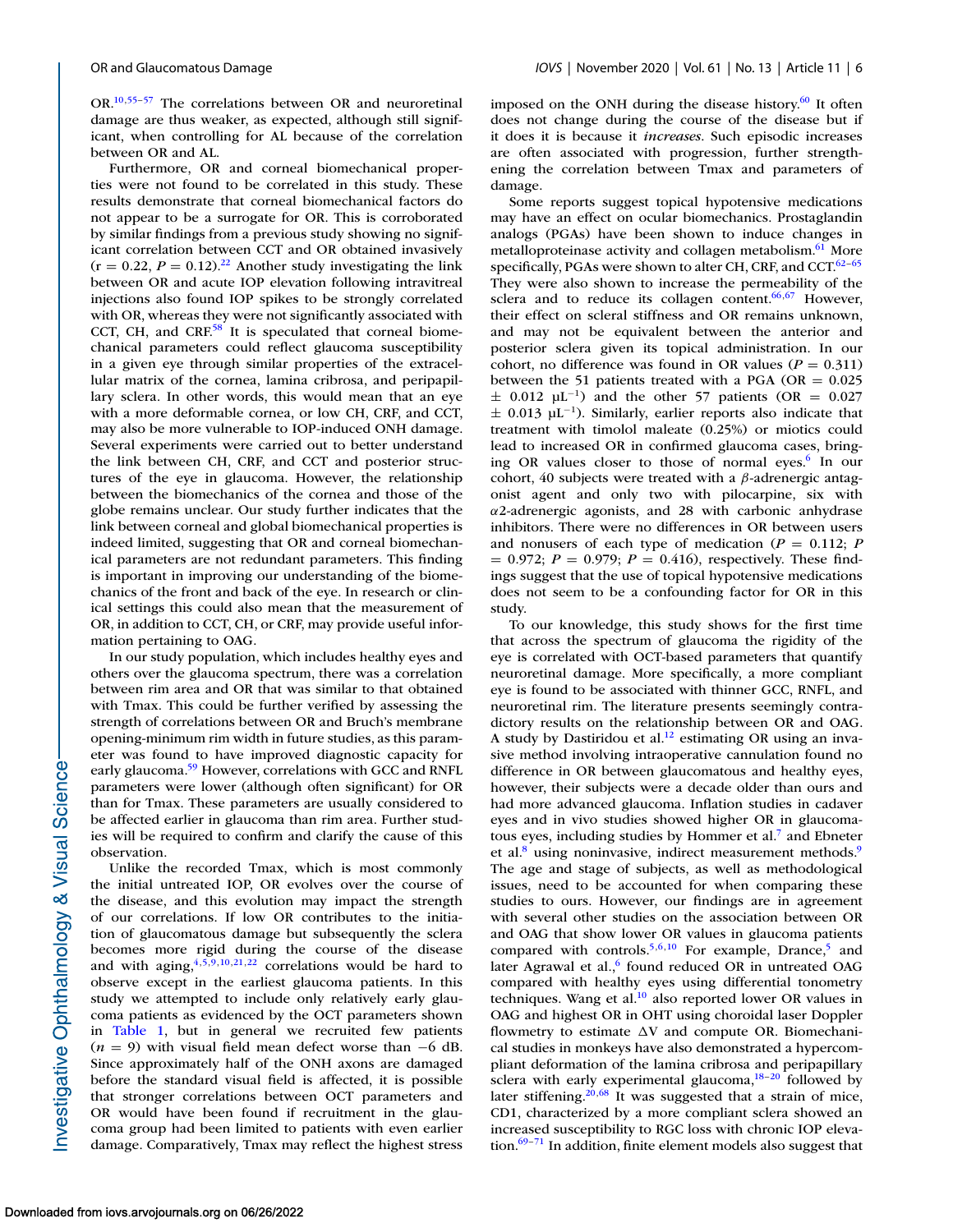<span id="page-6-0"></span>a more compliant sclera is associated with increased strain at the ONH.<sup>2,3,13</sup>

We could speculate that the association between eyes with lower rigidity and greater neuroretinal damage may be due to increased deformation (strain) of the load-bearing tissues of the ONH and peripapillary retina in eyes with lower OR. This deformation would occur with pulsatile, diurnal, or episodic changes in IOP and would lead to axonal deformation and stretching as well as to connective tissue changes, contributing to glaucomatous optic neuropathy. Early glaucomatous damage is thought to manifest in the macular region, where over 30% of the RGCs are located,<sup>72</sup> as well as in the inferior peripapillary region.<sup>73,74</sup> Perhaps our findings, which included stronger correlations in the macular GCC and inferior RNFL, could thus signify that OR may play a greater role in the early stages of glaucoma. Our analysis is complicated by the fact that OR changes with age as the sclera becomes more rigid, but also because it is possible that glaucoma itself eventually causes the sclera to become stiffer thereby erasing the relationship to low OR found early in the disease.4,5,9,10,21,22 To show to what degree OR contributes primarily to glaucoma and is altered by the disease process, and to establish low OR as a risk factor for OAG would require longitudinal assessment of OR at all stages of the disease, but especially in very early disease. Although further investigation is warranted to confirm the role of OR in glaucoma, and to explore its value in detecting early glaucoma, our findings provide insight into the pathophysiology of OAG.

### *Acknowledgments*

Supported by the Canadian Institutes of Health Research (Grant number 311562; SC and MRL), the Fonds de Recherche en Ophtalmologie de l'Université de Montréal (MRL and SC), the Canadian Space Agency (Grant number 1032055; SC and MRL), the Fonds de Recherche du Québec - Santé (SC and DNS), the Glaucoma Research Society of Canada (MRL), and the Vision Health Research Network (DNS).

Disclosure: **D.N. Sayah,** None; **J. Mazzaferri,** None; **D. Descovich,** None; **S. Costantino,** None; **M.R. Lesk,** None

# *References*

- 1. Gordon MO, Beiser JA, Brandt JD, et al. The Ocular Hypertension Treatment Study: baseline factors that predict the onset of primary open-angle glaucoma. *Arch Ophthalmol*. 2002;120:714–720; discussion 829-830.
- 2. Sigal IA, Flanagan JG, Ethier CR. Factors influencing optic nerve head biomechanics. *Invest Ophthalmol Vis Sci*. 2005;46:4189–4199.
- 3. Sigal IA, Flanagan JG, Tertinegg I, Ethier CR. Modeling individual-specific human optic nerve head biomechanics. Part II: influence of material properties. *Biomech Model Mechanobiol*. 2009;8:99–109.
- 4. Friedenwald JS. Contribution to the theory and practice of tonometry. *Am J Ophthalmol*. 1937;20:985–1024.
- 5. Drance SM. The coefficient of scleral rigidity in normal and glaucomatous eyes. *Arch Ophthalmol*. 1960;63:668–674.
- 6. Agrawal KK, Sharma DP, Bhargava G, Sanadhya DK. Scleral rigidity in glaucoma, before and during topical antiglaucoma drug therapy. *Indian J Ophthalmol*. 1991;39:85–86.
- 7. Hommer A, Fuchsjager-Mayrl G, Resch H, Vass C, Garhofer G, Schmetterer L. Estimation of ocular rigidity based on measurement of pulse amplitude using pneumotonometry

and fundus pulse using laser interferometry in glaucoma. *Invest Ophthalmol Vis Sci*. 2008;49:4046–4050.

- 8. Ebneter A, Wagels B, Zinkernagel MS. Non-invasive biometric assessment of ocular rigidity in glaucoma patients and controls. *Eye (Lond)*. 2009;23:606–611.
- 9. Coudrillier B, Tian J, Alexander S, Myers KM, Quigley HA, Nguyen TD. Biomechanics of the human posterior sclera: age- and glaucoma-related changes measured using inflation testing. *Invest Ophthalmol Vis Sci*. 2012;53:1714– 1728.
- 10. Wang J, Freeman EE, Descovich D, et al. Estimation of ocular rigidity in glaucoma using ocular pulse amplitude and pulsatile choroidal blood flow. *Invest Ophthalmol Vis Sci*. 2013;54:1706–1711.
- 11. Field KK. Is scleral rigidity an etiological factor in glaucoma? *Aust J Optom*. 1965;48(4):118–119.
- 12. Dastiridou AI, Tsironi EE, Tsilimbaris MK, et al. Ocular rigidity, outflow facility, ocular pulse amplitude, and pulsatile ocular blood flow in open-angle glaucoma: a manometric study. *Invest Ophthalmol Vis Sci*. 2013;54:4571– 4577.
- 13. Eilaghi A, Flanagan JG, Simmons CA, Ethier CR. Effects of scleral stiffness properties on optic nerve head biomechanics. *Ann Biomed Eng*. 2010;38:1586–1592.
- 14. Saw SM, Gazzard G, Shih-Yen EC, Chua WH. Myopia and associated pathological complications. *Ophthalmic Physiol Opt*. 2005;25:381–391.
- 15. Mitchell P, Hourihan F, Sandbach J, Wang JJ. The relationship between glaucoma and myopia: the Blue Mountains Eye Study. *Ophthalmology*. 1999;106:2010– 2015.
- 16. Marcus MW, de Vries MM, Junoy Montolio FG, Jansonius NM. Myopia as a risk factor for open-angle glaucoma: a systematic review and meta-analysis. *Ophthalmology*. 2011;118:1989–1994.e2.
- 17. Beaton L, Mazzaferri J, Lalonde F, et al. Non-invasive measurement of choroidal volume change and ocular rigidity through automated segmentation of highspeed OCT imaging. *Biomed Opt Express*. 2015;6:1694– 1706.
- 18. Bellezza AJ, Rintalan CJ, Thompson HW, Downs JC, Hart RT, Burgoyne CF. Deformation of the lamina cribrosa and anterior scleral canal wall in early experimental glaucoma. *Invest Ophthalmol Vis Sci*. 2003;44:623–637.
- 19. Ivers KM, Yang H, Gardiner SK, et al. In vivo detection of laminar and peripapillary scleral hypercompliance in early monkey experimental glaucoma. *Invest Ophthalmol Vis Sci*. 2016;57:OCT388–OCT403.
- 20. Girard MJ, Suh JK, Bottlang M, Burgoyne CF, Downs JC. Biomechanical changes in the sclera of monkey eyes exposed to chronic IOP elevations. *Invest Ophthalmol Vis Sci*. 2011;52:5656–5669.
- 21. Friberg TR, Lace JW. A comparison of the elastic properties of human choroid and sclera. *Exp Eye Res*. 1988;47:429– 436.
- 22. Pallikaris IG, Kymionis GD, Ginis HS, Kounis GA, Tsilimbaris MK. Ocular rigidity in living human eyes. *Invest Ophthalmol Vis Sci*. 2005;46:409–414.
- 23. Thornton IL, Dupps WJ, Sinha Roy A, Krueger RR. Biomechanical effects of intraocular pressure elevation on optic nerve/lamina cribrosa before and after peripapillary scleral collagen cross-linking. *Invest Ophthalmol Vis Sci*. 2009;50:1227–1233.
- 24. Medeiros FA, Weinreb RN, Sample PA, et al. Validation of a predictive model to estimate the risk of conversion from ocular hypertension to glaucoma. *Arch Ophthalmol*. 2005;123:1351–1360.
- 25. Medeiros FA, Sample PA, Zangwill LM, Bowd C, Aihara M, Weinreb RN. Corneal thickness as a risk factor for visual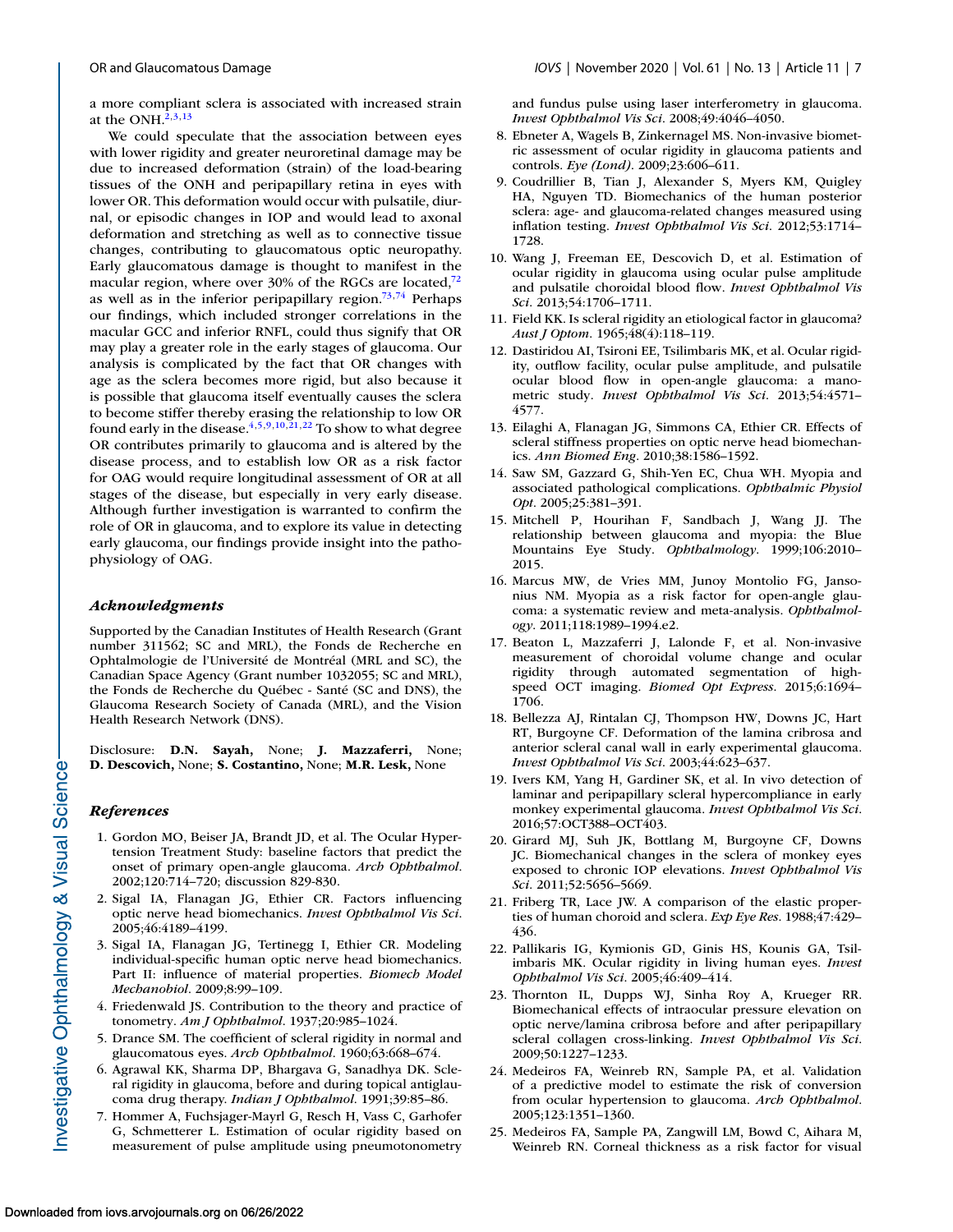<span id="page-7-0"></span>field loss in patients with preperimetric glaucomatous optic neuropathy. *Am J Ophthalmol*. 2003;136:805–813.

- 26. Mangouritsas G, Morphis G, Mourtzoukos S, Feretis E. Association between corneal hysteresis and central corneal thickness in glaucomatous and non-glaucomatous eyes. *Acta Ophthalmol*. 2009;87:901–905.
- 27. Wells AP, Garway-Heath DF, Poostchi A, Wong T, Chan KC, Sachdev N. Corneal hysteresis but not corneal thickness correlates with optic nerve surface compliance in glaucoma patients. *Invest Ophthalmol Vis Sci*. 2008;49:3262– 3268.
- 28. Abitbol O, Bouden J, Doan S, Hoang-Xuan T, Gatinel D. Corneal hysteresis measured with the Ocular Response Analyzer in normal and glaucomatous eyes. *Acta Ophthalmol*. 2010;88:116–119.
- 29. Sullivan-Mee M, Katiyar S, Pensyl D, Halverson KD, Qualls C. Relative importance of factors affecting corneal hysteresis measurement. *Optom Vis Sci*. 2012;89:E803–E811.
- 30. Medeiros FA, Meira-Freitas D, Lisboa R, Kuang TM, Zangwill LM, Weinreb RN. Corneal hysteresis as a risk factor for glaucoma progression: a prospective longitudinal study. *Ophthalmology*. 2013;120:1533–1540.
- 31. Congdon NG, Broman AT, Bandeen-Roche K, Grover D, Quigley HA. Central corneal thickness and corneal hysteresis associated with glaucoma damage. *Am J Ophthalmol*. 2006;141:868–875.
- 32. De Moraes CV, Hill V, Tello C, Liebmann JM, Ritch R. Lower corneal hysteresis is associated with more rapid glaucomatous visual field progression. *J Glaucoma*. 2012;21:209– 213.
- 33. Zhang C, Tatham AJ, Abe RY, et al. Corneal hysteresis and progressive retinal nerve fiber layer loss in glaucoma. *Am J Ophthalmol*. 2016;166:29–36.
- 34. Lesk MR, Hafez AS, Descovich D. Relationship between central corneal thickness and changes of optic nerve head topography and blood flow after intraocular pressure reduction in open-angle glaucoma and ocular hypertension. *Arch Ophthalmol*. 2006;124:1568–1572.
- 35. Pallikaris IG, Dastiridou AI, Tsilimbaris MK, Karyotakis NG, Ginis HS. Ocular rigidity. *Expert Rev Ophthalmol*. 2010;5:343–351.
- 36. Sayah DN, Mazzaferri J, Ghesquiere P, et al. Non-invasive in vivo measurement of ocular rigidity: clinical validation, repeatability and method improvement. *Exp Eye Res*. 2020;190:107831.
- 37. Panagiotoglou T, Tsilimbaris M, Ginis H, et al. Ocular rigidity and outflow facility in nonproliferative diabetic retinopathy. *J Diabetes Res*. 2015;2015:141598.
- 38. Coudrillier B, Pijanka J, Jefferys J, et al. Effects of age and diabetes on scleral stiffness. *J Biomech Eng*. 2015;137:0710071–07100710.
- 39. Paul RG, Bailey AJ. Glycation of collagen: the basis of its central role in the late complications of ageing and diabetes. *Int J Biochem Cell Biol*. 1996;28:1297–1310.
- 40. Amano S, Kaji Y, Oshika T, et al. Advanced glycation end products in human optic nerve head. *Br J Ophthalmol*. 2001;85:52–55.
- 41. Mazzaferri J, Beaton L, Hounye G, Sayah DN, Costantino S. Open-source algorithm for automatic choroid segmentation of OCT volume reconstructions. *Sci Rep*. 2017;7: 42112.
- 42. Pasquale L, Jonas J, Anderson D. Anatomy and physiology. In: Weinreb RN, Harris A , eds. *Ocular Blood Flow in Glaucoma*. Amsterdam: Kugler Publications; 2009:3– 13.
- 43. Luce DA. Determining in vivo biomechanical properties of the cornea with an Ocular Response Analyzer. *J Cataract Refract Surg*. 2005;31:156–162.
- 44. Kotecha A. What biomechanical properties of the cornea are relevant for the clinician? *Surv Ophthalmol*. 2007;52(suppl. 2):S109–S114.
- 45. Anand A, De Moraes CG, Teng CC, Tello C, Liebmann JM, Ritch R. Corneal hysteresis and visual field asymmetry in open angle glaucoma. *Invest Ophthalmol Vis Sci*. 2010;51:6514–6518.
- 46. Herndon LW, Weizer JS, Stinnett SS. Central corneal thickness as a risk factor for advanced glaucoma damage. *Arch Ophthalmol*. 2004;122:17–21.
- 47. Pakravan M, Parsa A, Sanagou M, Parsa CF. Central corneal thickness and correlation to optic disc size: a potential link for susceptibility to glaucoma. *Br J Ophthalmol*. 2007;91:26– 28.
- 48. Kim JM, Park KH, Kim SH, Kang JH, Cho SW. The relationship between the cornea and the optic disc. *Eye (Lond)*. 2010;24:1653–1657.
- 49. Park K, Shin J, Lee J. Relationship between corneal biomechanical properties and structural biomarkers in patients with normal-tension glaucoma: a retrospective study. *BMC Ophthalmol*. 2018;18:7.
- 50. Wu RY, Zheng YF, Wong TY, et al. Relationship of central corneal thickness with optic disc parameters: the Singapore Malay Eye Study. *Invest Ophthalmol Vis Sci*. 2011;52:1320– 1324.
- 51. Jonas JB, Stroux A, Velten I, Juenemann A, Martus P, Budde WM. Central corneal thickness correlated with glaucoma damage and rate of progression. *Invest Ophthalmol Vis Sci*. 2005;46:1269–1274.
- 52. Qiu K, Lu X, Zhang R, Wang G, Zhang M. Relationship of corneal hysteresis and optic nerve parameters in healthy myopic subjects. *Sci Rep*. 2017;7:17538.
- 53. Mansouri K, Leite MT, Weinreb RN, Tafreshi A, Zangwill LM, Medeiros FA. Association between corneal biomechanical properties and glaucoma severity. *Am J Ophthalmol*. 2012;153:419–427.e1.
- 54. Vu DM, Silva FQ, Haseltine SJ, Ehrlich JR, Radcliffe NM. Relationship between corneal hysteresis and optic nerve parameters measured with spectral domain optical coherence tomography. *Graefes Arch Clin Exp Ophthalmol*. 2013;251:1777–1783.
- 55. Jonas JB, Berenshtein E, Holbach L. Lamina cribrosa thickness and spatial relationships between intraocular space and cerebrospinal fluid space in highly myopic eyes. *Invest Ophthalmol Vis Sci*. 2004;45:2660–2665.
- 56. McBrien NA, Gentle A. Role of the sclera in the development and pathological complications of myopia. *Prog Retin Eye Res*. 2003;22:307–338.
- 57. Dastiridou AI, Ginis H, Tsilimbaris M, et al. Ocular rigidity, ocular pulse amplitude, and pulsatile ocular blood flow: the effect of axial length. *Invest Ophthalmol Vis Sci*. 2013;54:2087–2092.
- 58. Sayah DN, Szigiato AA, Mazzaferri J, et al. Correlation of ocular rigidity with intraocular pressure spike after intravitreal injection of bevacizumab in exudative retinal disease [published online ahead of print April 28, 2020]. *Br J Ophthalmol*, doi[:10.1136/bjophthalmol-2019-315595.](http://doi.org/10.1136/bjophthalmol-2019-315595)
- 59. Chauhan BC, O'Leary N, AlMobarak FA, et al. Enhanced detection of open-angle glaucoma with an anatomically accurate optical coherence tomography-derived neuroretinal rim parameter. *Ophthalmology*. 2013;120:535– 543.
- 60. Burgoyne CF, Downs JC, Bellezza AJ, Suh JK, Hart RT. The optic nerve head as a biomechanical structure: a new paradigm for understanding the role of IOP-related stress and strain in the pathophysiology of glaucomatous optic nerve head damage. *Prog Retin Eye Res*. 2005;24:39– 73.

Investigative Ophthalmology & Visual Science